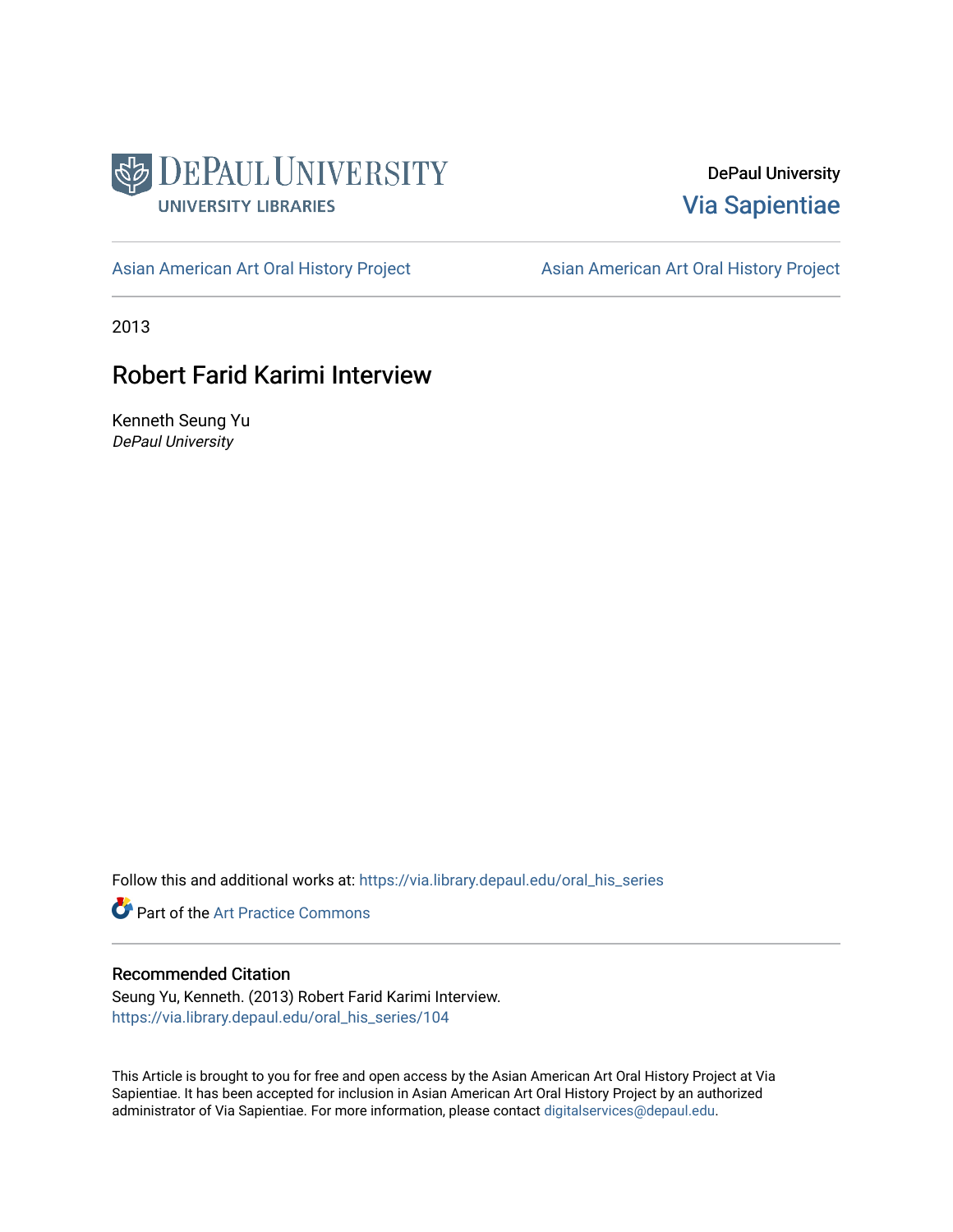### **Interviewer: Kenneth Seung Yu Artist: Robert Farid Karimi Phone Interview & Social Media: Chicago, IL Date: May 19th, 2013 & June 9th, 2013**

*Note: The following interview was conducted by a DePaul University undergraduate student enrolled in AAS 203: Asian American Art in Contemporary Culture during the 2013 Spring Quarter as part of the Asian American Oral History Research Project conducted by Laura Kina, Professor Art, Media, & Design. This interview was approved for publication by the artist in 2017.*



Photo from [http://media.knoxnews.com/media/img/photos/2011/08/09/220110809151718003\\_t607.JPG](http://media.knoxnews.com/media/img/photos/2011/08/09/220110809151718003_t607.JPG)

**Bio:** Robert Farid Karimi is an interdisciplinary playwright, multimedia humorist, activist, and poet and the artistic director of kaotic good productions. His works include self (the remix), The Cooking Show con Karimi y Comrades, Shaving time, and the Approximate Value of a Foot Bubbler. Karimi has collaborated with artists such as Guillermo Gomez Peña and Laurie Carlos; performances include the Edge of The World, Reverend of the DiscoChurch, and McMuertos. His awards include a National Poetry Slam Championship, an Alliance of Artists' Communities Midwestern Voices & Visions Award, a Verve Spoken Word Grant, NPN Creation Grant, a Kohler Arts/Industry residency.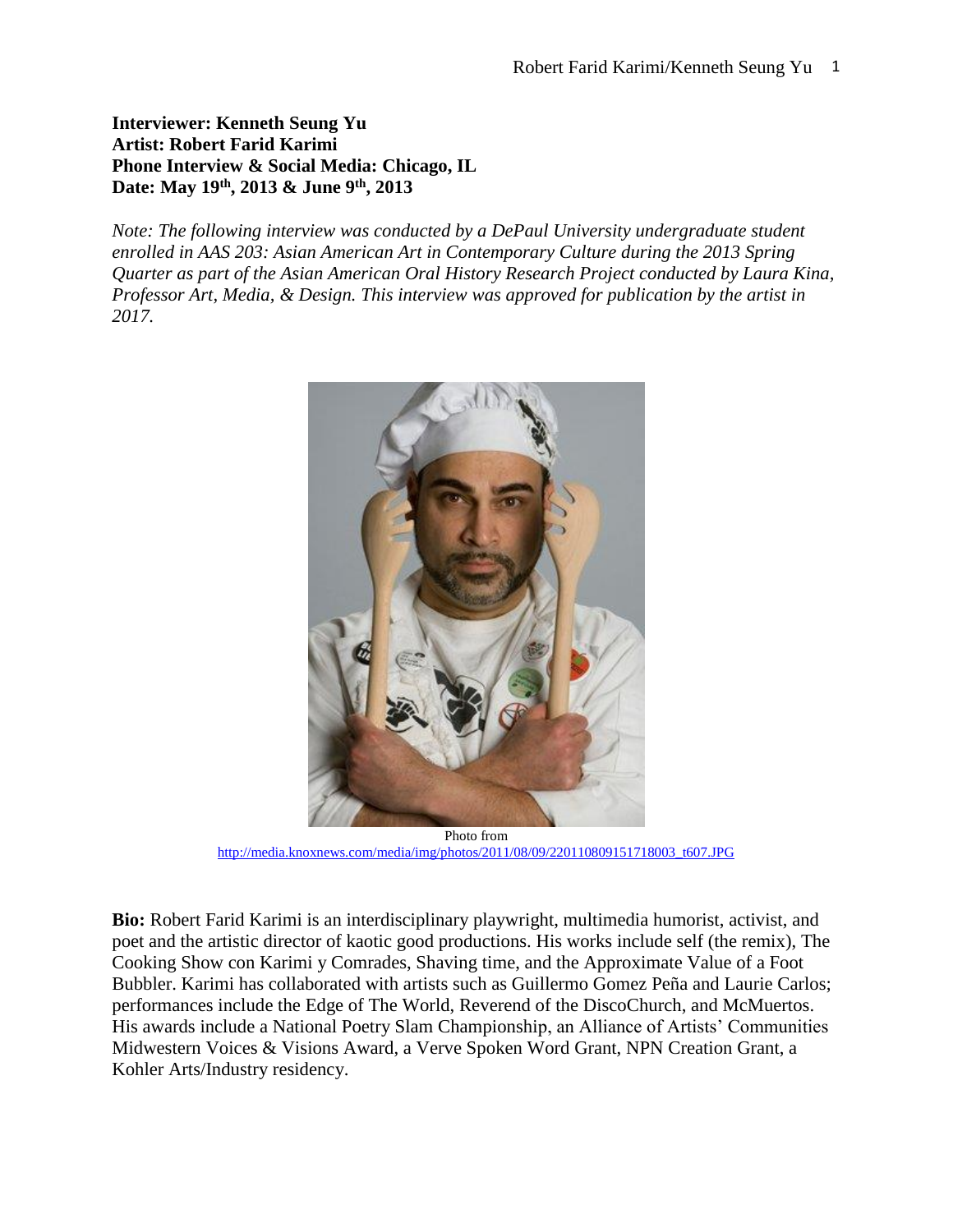A San Francisco Bay Area native, son of Iranian and Guatemalan parents and a UCLA graduate, Karimi's work has been featured from Alaska to Australia. A National Poetry Slam Champion, and Def Poetry Jam performer, Karimi's writings have been published in Callaloo, Latino Literature Today, and Total Chaos: The Art and the Aesthetics of Hip Hop by Jeff Chang. A 2009 Creative Capital grantee, he is currently developing The Cooking Show: Diabetes of Democracy, Farid Mercury, an exploration of Persian politics, masculinity and pop divination, and editing Punto!, a new Latina/o spoken word anthology. – Bio fro[m http://www.kaoticgood.com/bio.html](http://www.kaoticgood.com/bio.html)

### **Interview Transcript:**

## **Kenneth Seung Yu: Tell me about yourself.**

**Robert Farid Karimi:** Well, my parents are Iranian and Guatemalan which makes me half Iranian and half Guatemalan. I had interesting childhood growing up in my area in Northern California because I never really felt as though my race was an issue because I was sort of mysterious and wasn't categorized in a certain race. I had strong influences from my Pilipino friends growing up especially my influence towards hip hop and that aspect of pop culture. I then went on to attend college in Los Angeles at UCLA where I then went on to do various performances all around the world. I recently came back from Asia where I was immersed in such a new life style and culture. It will be interesting how this experience will influence my future work.

**KSY:** How would you describe your art?

**RFK:** My art...hmmm...in the fancy art world terms: its public practice art, its social practice art, its relational art, its theater. My work concerns itself with human to human relationships. Making people laugh, inspiring people to think about what nourishes them. I use pop cultural metaphors to create my work because I try to create work that engages audiences. At first, I started focusing on work that was about mixed culture and how someone of mixed culture navigates the universe and shape shifts and reinvents. Now, all that is still there, and I am interested in how to get audiences to participate and rehearse the ideas in my work. I am all about doing it live, but I use all media to play with this idea.

**KSY:** Do you have a philosophy when making food/art?

**RFK:** I see art as a reactionary process. Especially in the West Coast I have seen this over the years, going to college in LA and living in Northern California. I wanted to sort of bring back those characteristics to Minneapolis where I currently am working on *The Cooking Show*.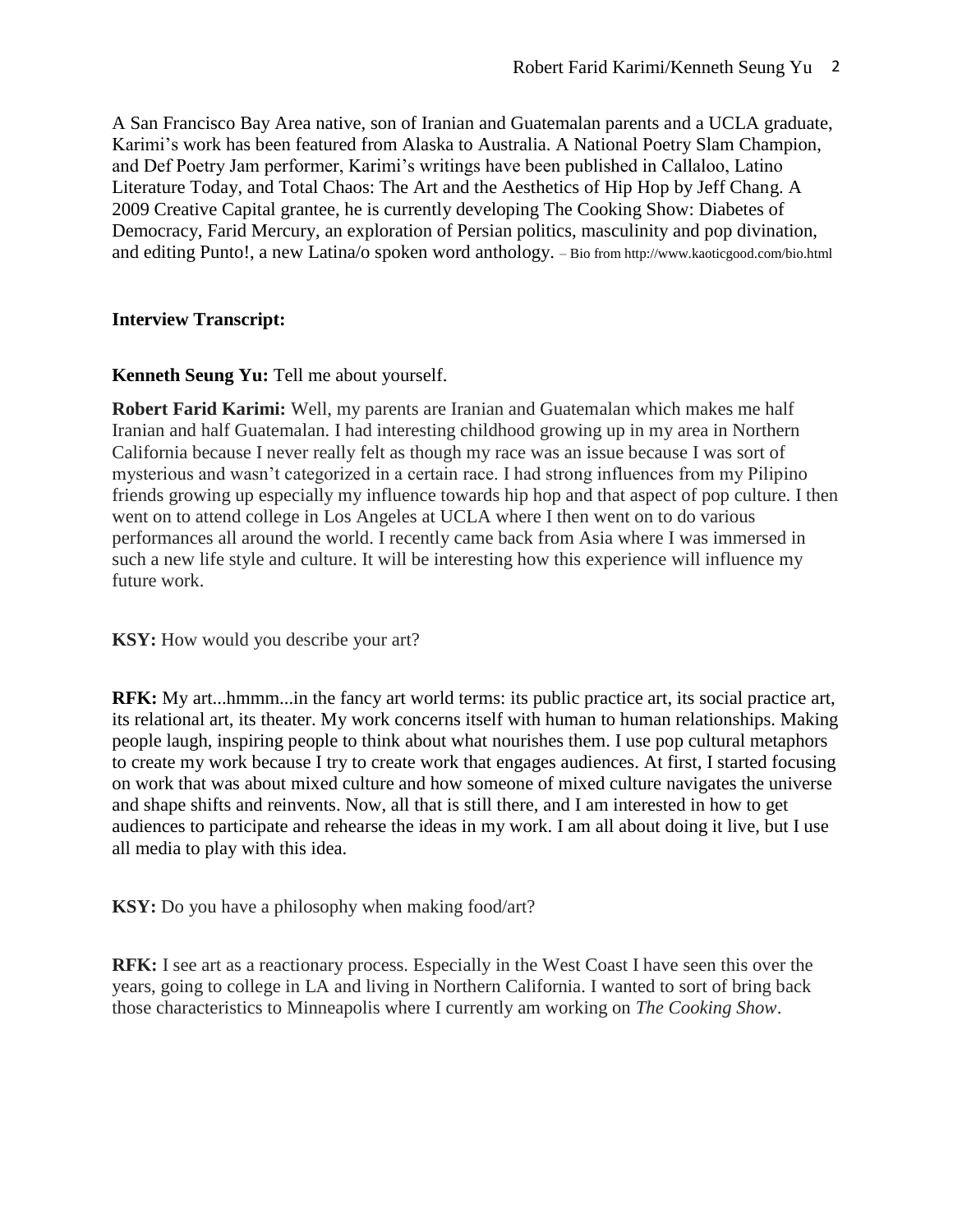**KSY:** What types of food do you prepare from your cultural background?

**RFK:** We prepare food in The Cooking Show that's from everywhere. The Cooking Show started as a show that explored themes about immigrants and how immigrants adapt their recipes. I used my Guatemalan mother's versions of my Iranian father's recipes. But I also used recipes from folks who adapted recipes - remixed them.

In the *Cooking Show con Karimi & Comrades*, Mero Cocinero (the host of the Cooking Show) has used many of my mother's recipes, and recipes that I created over the years - remixes of Persian food, Guatemalan food, or even Filipino or Mexican Food. In Viva La Soul Power, the pop up restaurant that's part of the *28 Days of Good Energia*, we cooked food from recipes people taught me as we toured the show. These were all recipes with stories because I believe Stories feed us. -link video of *The Peoples Cook* <http://vimeo.com/channels/thepeoplescook>

-link to webpage<http://thepeoplescook.org/>

**KSY:** Where did you get the idea to start *The Cooking Show con Karimi and Comrades*?

**RFK:** I had the idea of bringing food of creating an event that brings performance and food together. I wanted to bring an experience of me discussing certain topics such as mixed race issues which are hard to discuss but change the audiences' perspective. What if we bring in food to the equation? That will most definitely change the mindset of my audience.

**KSY:** Do you ever address Asian or Asian American identity, themes, or histories in your work? Any Examples?

**RFK:** Always. I am half Asian. It's in my one man shows: *Farid Mercury and Self* (The Remix). In FM, I explore the identity of Persian men and how they recreate that identity post 9-11 through the lens of interviews I conducted and the spirit of Freddy Mercury, lead singer of Queen and an Indian-Tanzanian of Persian descent. –link to trailaer<http://vimeo.com/22627191>

**KSY:** Have you ever been included in an exhibition that was labeled as Asian or Asian American or have you ever been labeled as "Asian" or "Asian American artist"?

**RFK:** I saw exhibits that were labeled as Asian or Asian American, reflexive. Just like the reflexive property when x is equal to x. I felt as though Asian American art is under represented and the Asian American crowd is not thinking outside of the box enough. So I would like to see the Asian American community grow in that aspect. In the end art is a business and getting the community involved in certain art puts a lot of pressure on today's curators.